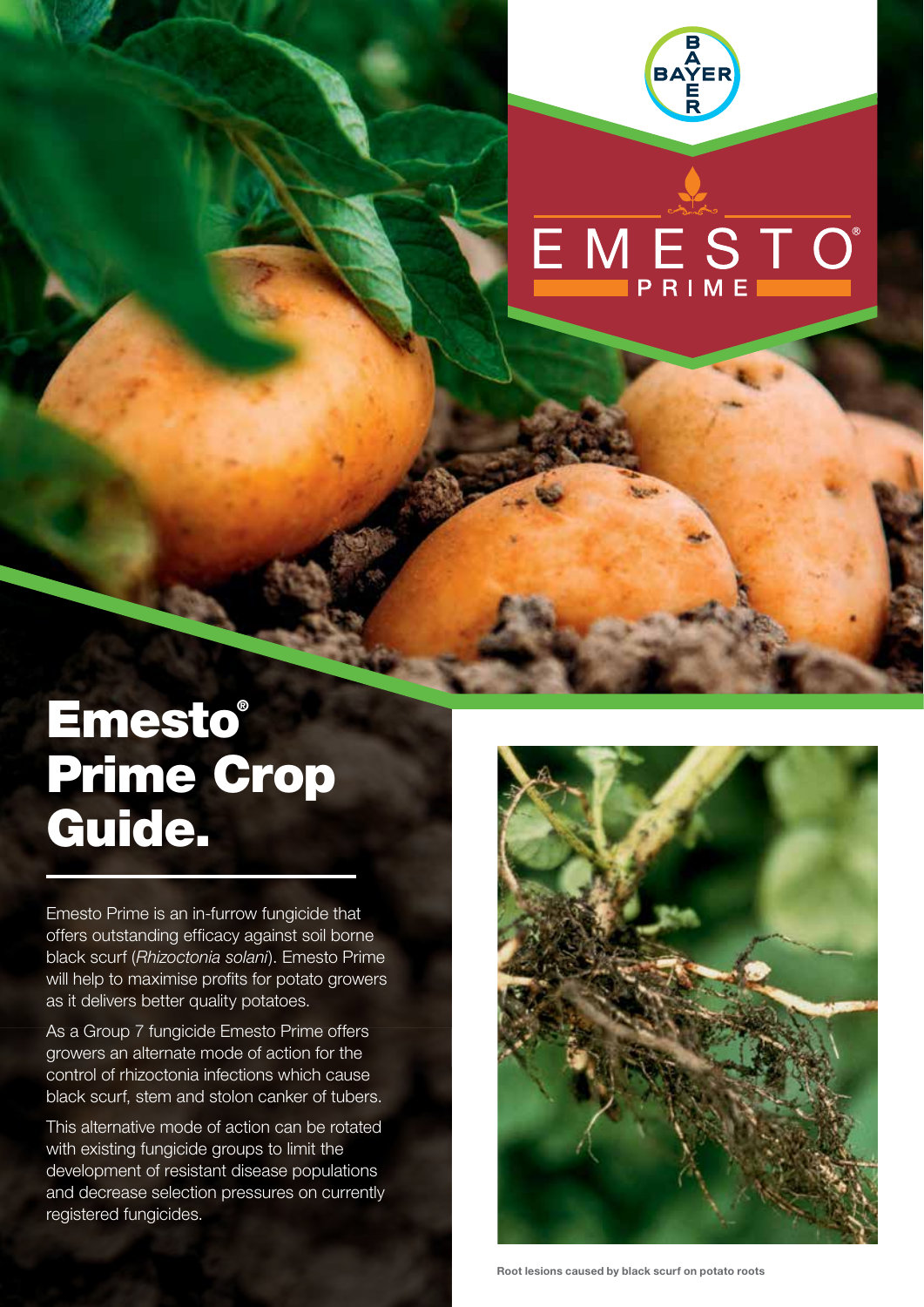### At a glance

| <b>Disease</b>           | Soil borne black scurf or rhizoctonia root rot - (Rhizoctonia solani)                                                                            |
|--------------------------|--------------------------------------------------------------------------------------------------------------------------------------------------|
| <b>Active ingredient</b> | Penflufen (Fungicide Group 7)                                                                                                                    |
| <b>Product rate</b>      | 4 mL/ 100 m of row.                                                                                                                              |
| <b>Water rate</b>        | Apply Emesto® Prime in 1-3 L of water/100 m of row.<br>Ensure the water volume applied does not wash off any previously applied seed treatments. |
| <b>Application</b>       | Emesto Prime can be applied with existing in-furrow spray application equipment.                                                                 |
| <b>Compatibility</b>     | Emesto Prime is compatible with Serenade Prime, Confidor Guard & Amistar®                                                                        |
|                          | Withholding period Not required when used as directed.                                                                                           |
| <b>Pack size</b>         | 5 <sub>L</sub>                                                                                                                                   |

## The advantages of Emesto Prime

**Alternate mode of action for rhizoctonia control**  – can be rotated with other fungicide groups to avoid build-up of resistant disease populations.

**Outstanding efficacy** – Emesto Prime provides control of soil borne black scurf.

**Minimal translocation – Keeps the product in and around the roots where it is most** effective against soil borne black scurf.

### **Application**

Emesto Prime is applied as an in-furrow application at planting at a rate of 4 mL/100 m row in 1–3 L of water/100 m row. Ensure the water volume applied does not wash off any previously applied seed treatments.

Mount the spray nozzle so the spray is directed into the furrow at the seed piece as a 15–20 cm band to apply product just before the seed piece is covered. Alternatively use a 2-nozzle system per row spraying the furrow prior to seed drop and after it has dropped just prior to covering.

To reduce the potential for seed piece breakdown, strictly follow label instructions regarding water volume and follow industry recommended seed piece handling and planting practices.



**Black scurf symptoms on potato skin**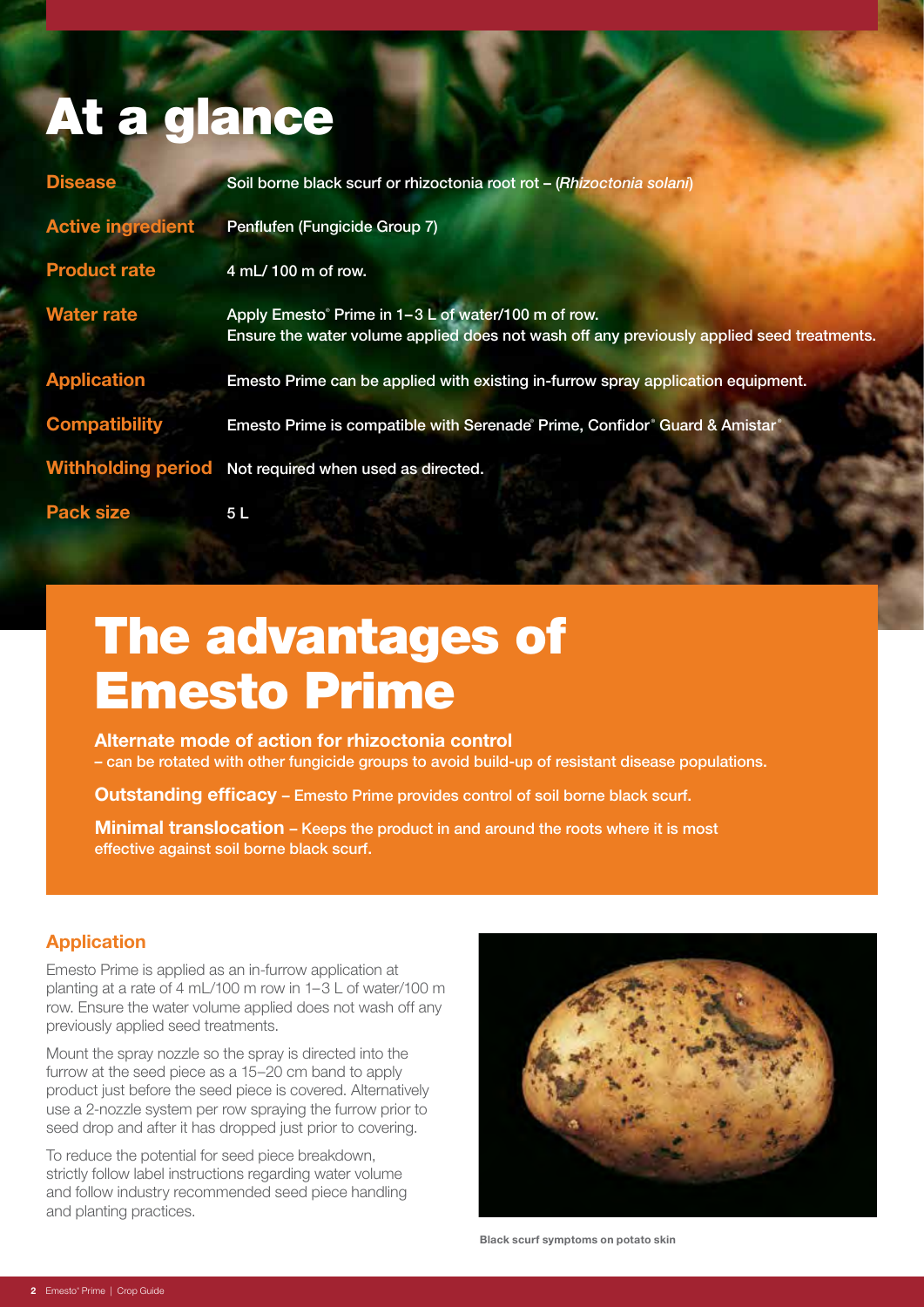

## EMESTO<sup>®</sup>

#### **How does it work?**

Emesto Prime has minimal translocation of penflufen from the roots to the foliage. This means that the product remains in and around the treatment zone, providing protection to young shoots and stolons from soil borne black scurf.





**Distribution after application on microtubers 15 days after sowing**

### **Mode of action**

Succinate DeHydrogenase Inhibitor (SDHI) – succinate dehydrogenase is one of the enzymes that is active in the respiratory chain in the mitochondria of fungi. The respiratory chain is responsible for the production of chemical energy (ATP) in the fungal cell. Emesto Prime inhibits the succinate dehydrogenase enzyme, stopping energy production from occurring in the fungal cell.